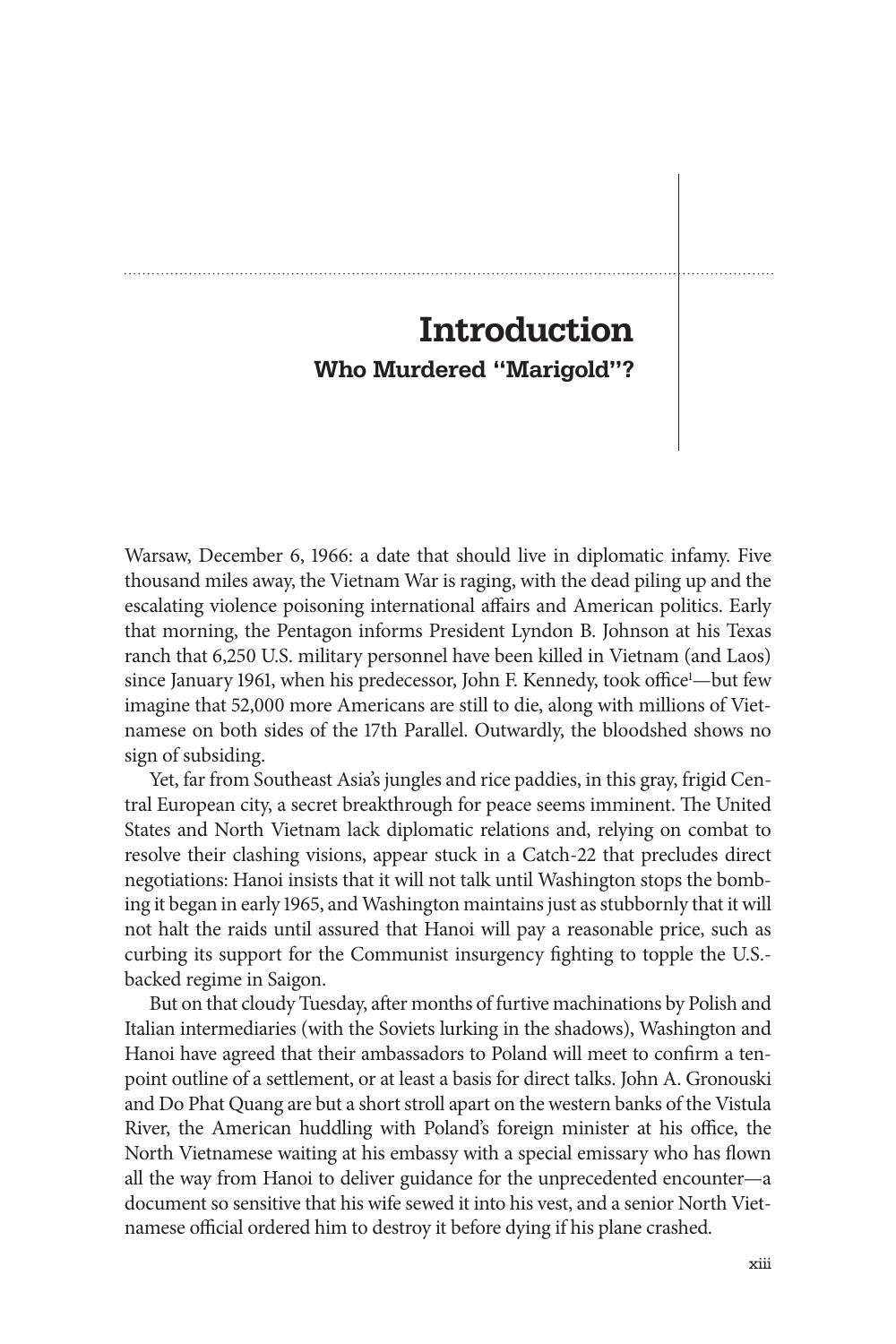## xiv **Introduction**

 Yet the rendezvous between enemy diplomats does not occur that day . . . or the next . . . or the next, until, a week later, the whole business collapsed in a welter of mutual recriminations, hidden at first, but soon to explode into a scandal that would attract global headlines and widen President Johnson's "credibility gap"—and then vanish into history, unresolved, concealed by the thick fogs of war, diplomacy, and Cold War secrecy. To LBJ, it was all shadows and mirrors, a "dry creek," because the "simple truth" was that Hanoi was not ready to talk; his surrogates, from Dean Rusk to Walt Rostow to William Bundy to Averell Harriman to Robert McNamara to Henry Cabot Lodge, loyally parroted the party line (despite private doubts in some cases) that it was all a phony, a Polish "scam" or "sham" or "fraud" or "shell-game"—or even a KGB disinformation plot.

 But to the junior Polish diplomat behind the "ten points," Janusz Lewandowski—the lone Communist ambassador in anticommunist Saigon—it was a squandered chance to stop the carnage, save uncounted lives, and dramatically alter history. At the time, the man at the center of what became known as the "Lewandowski Affair" remained shrouded in mystery, rebuffing reporters. For this book, four decades later, he has told his story for the first time. Sitting in a smoke-filled café in Warsaw, he recalled being pleased when Washington and Hanoi met in Paris and concluded the 1973 accords ending the war (or at least direct U.S. military involvement), "but I thought, my God, we could have done it better and seven years ago, you know, better because the solution also would be better for the United States than this havoc which happened."

 Do you really believe the war could have been ended six or seven years earlier? I asked.

"Yes," he replied. "That was my feeling. And it still is."

 Was Lewandowski right? Could America have escaped its disastrous involvement in Vietnam years earlier, and at far less cost, than it actually did? Was a real chance for peace tragically squandered? Or was LBJ right, that the "simple truth" was that no opportunity was missed? Was its failure predestined; accidental; or "death by murder," as a key participant (an American ally, no less) privately fumed, blaming Washington for its ill-timed bombing of Hanoi? What really happened? What went wrong?

 Seeking answers to these haunting questions, this book explores one of the last great mysteries of the war that Henry Kissinger has retrospectively termed "the defining experience of the second half of the twentieth century" and "the black hole of American historical memory"<sup>2</sup>—the clandestine peace initiative, bearing the U.S. code name "Marigold," that in late 1966 sought to end the fighting, or at least open direct talks, between Washington and Hanoi. For some tantalizing days that December, this initiative seemed on the verge of success, but ultimately it failed and the war dragged on and even grew bloodier. The Marigold episodewhich became an international scandal when it seeped into public view in early 1967, and was the focus of a brief yet intense "war of leaks"—sank into history as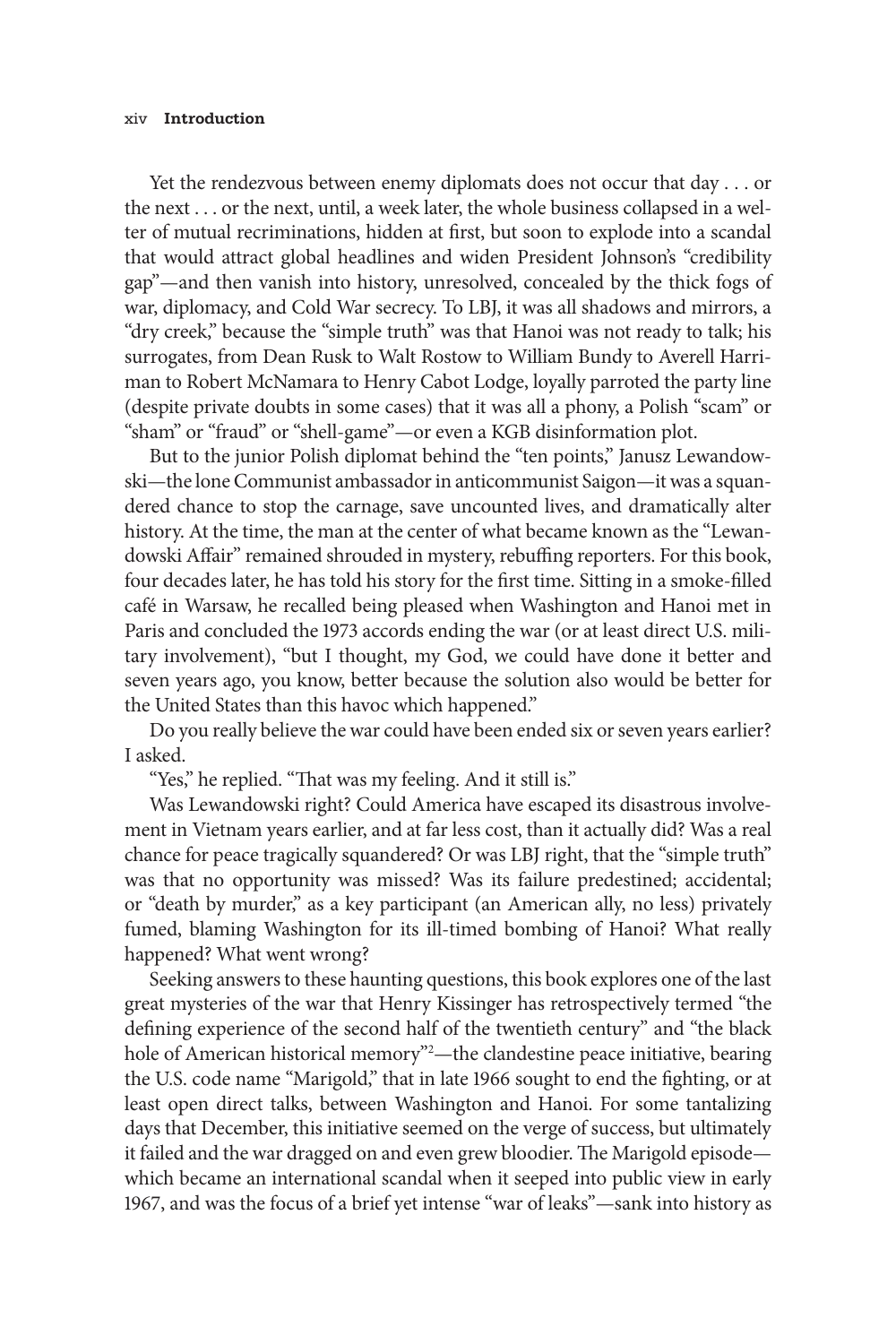an unresolved controversy. Antiwar critics claimed that LBJ had botched (or, worse, deliberately sabotaged) a breakthrough for peace by bombing Hanoi on the eve of a planned historic secret encounter between American and North Vietnamese representatives in Warsaw. Conversely, the president and his top aides angrily insisted that there was no "missed opportunity," that Poland (the key mediator) likely never had the authority to arrange direct talks, and that Hanoi was not ready to negotiate. The conventional wisdom echoes this view, presuming that the combatants were then far too dug in and committed to chasing a military victory or advantage to enter into serious negotiations.

This book challenges this conventional wisdom. It establishes that Warsaw *was,* in fact, authorized by Hanoi to open direct contacts with Washington, and that North Vietnam's leaders *did* commit themselves to entering direct talks. It reveals LBJ's personal role in bombing Hanoi, at a pivotal moment, disregarding the pleas of both the Poles and his own senior aides. It argues not only that Marigold, far from a "nonevent," was truly a "missed opportunity" but also that the initiative's failure tilted Hanoi against negotiations and set it on the path toward the Tet Offensive in early 1968.

The book's historical implications are thus immense. It contends that Washington (and LBJ) could have entered into talks with Hanoi in late 1966 rather than in 1968, and in far more auspicious circumstances. Marigold might thus not only have considerably shortened the war (or at least the massive U.S. military involvement in it), but also drastically altered American political history, for LBJ's failure to open talks with Hanoi fostered the rise of an antiwar challenge that led him to abandon his quest for reelection. If his decisions (and contingent events) had varied only slightly, the book shows, the subsequent trajectory of events could have looked very different. (I conclude with a counterfactual analysis of what might have occurred if Marigold had succeeded.)

Beyond Marigold, the book offers a unique perspective on a crucial year during the Vietnam War, through the eyes of Janusz Lewandowski, a Polish Communist diplomat in South Vietnam (which no Communist country recognized) from April 1966 to May 1967, who dealt at top levels with Americans and both South and North Vietnamese, from William Westmoreland, Henry Cabot Lodge, and Nguyen Van Thieu to Ho Chi Minh, Pham Van Dong, and Vo Nguyen Giap. It presents Lewandowski's untold story on the basis of dozens of hours of tape-recorded interviews and thousands of declassified Polish *szyfrogramy* and other documents. (The perspective of Marigold's other driving force, Giovanni D'Orlandi, Italy's passionate ambassador in Saigon, is likewise evoked in deeply personal terms, from his intimate diary as well as his secret *telegramma.*)

When recounting the Vietnam War, historians often rush past the period between 1965 (when Washington spiked its military role) and 1968 (when the Tet Offensive forced LBJ to seek an exit), summing it up with a single word: escalation. Yet, as this book shows, this period bulged with fascinating events vital to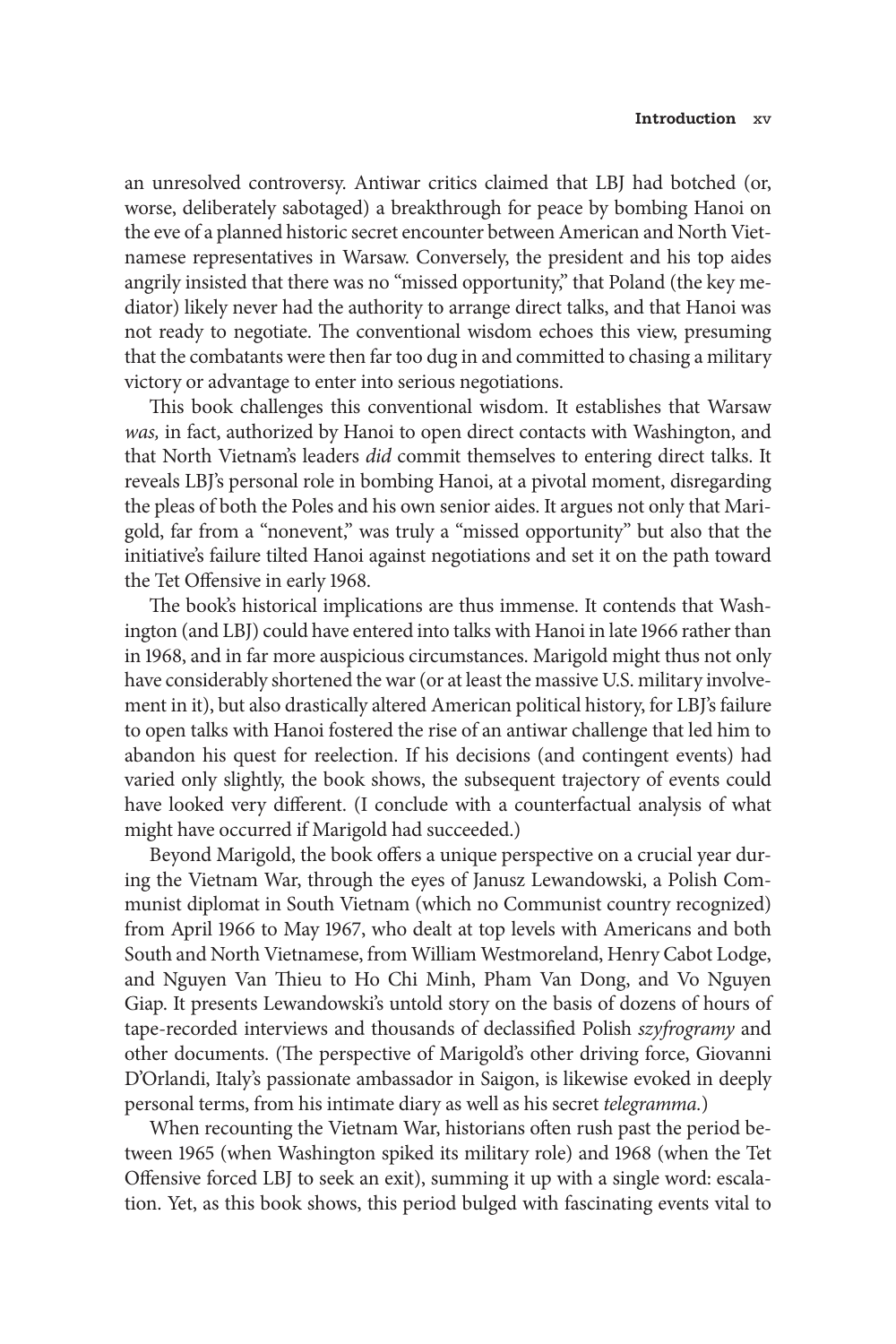## xvi **Introduction**

understanding the conflict's later course and eventual outcome. Readers familiar with the war will encounter well-known U.S. officials (LBJ, Rusk, McNamara, the Bundys, Rostow, et al.), albeit often in unfamiliar situations, but lesser-known figures also seize the stage, ranging from the Polish and Italian envoys in Saigon and their foreign ministers in Warsaw and Rome to LBJ's own man in Poland, as do Soviet and Chinese leaders (Brezhnev, Kosygin, Gromyko, Mao Zedong, Zhou Enlai, et al.) and, most important of all, the secretive North Vietnamese. It is a tapestry of the international history of the Vietnam War that no one at the time, no matter how exalted his "vantage point" (as LBJ titled his memoirs), could have fathomed—or that prior accounts have constructed.

 More broadly, this book explores once-obscure contours of the wider Cold War at a crucial juncture with the help of long-inaccessible Communist and other non-U.S. sources, including archives from and interviews in more than fifteen countries—Vietnam, Poland, Italy, England, Canada, Russia, China, Australia, India, Hungary, Albania, the Netherlands, and others. Moreover, this tangled tale of covert Vietnam diplomacy coincided with another mysterious, momentous story: the sharpening Sino-Soviet schism, as Moscow and Beijing entered an even more acrimonious phase of their confrontation. (For Americans who lived through the war, the fresh evidence of intracommunist mistrust, and even enmity, bears little resemblance to the simplistic Cold War rhetoric then often purveyed by politicians and some government officials implying a coordinated Communist menace.)

Even as this book provides fly-on-the-wall glimpses of this Sino-Soviet rivalry —when, for instance, at a cocktail party in Hanoi at the height of the war, a Chinese military attaché challenged a Soviet counterpart to a fistfight-it also goes behind the public protestations of solidarity within both the Warsaw Pact and NATO to reveal hidden tensions (between Soviets and Poles, among the Poles themselves, between Washington and allies such as Ottawa and London), and even instances of cooperation and commiseration across the "Iron Curtain." In so doing, it exemplifies a recent trend toward "pericentrism" in Cold War history, transcending a Washington-centric (or even U.S.- and Soviet-dominated) narrative to integrate more fully the motives and behavior of other important actors, which did not merely march in lockstep with and follow the orders of their superpower patrons.

 How was Marigold transformed from an ultrasecret international diplomatic effort into a headline-grabbing global public scandal? This book presents a unique case study of national security leaking, still a perennial feature of Washington policymaking. By using both declassified files from various governments and reporters' private notes, it shows how U.S., Polish, and other officials competitively disclosed contradictory accounts of the failed peace bid (to the pope, the United Nations secretary-general, and other governments as well as to selected reporters) as they attempted to manipulate public and international opinion—and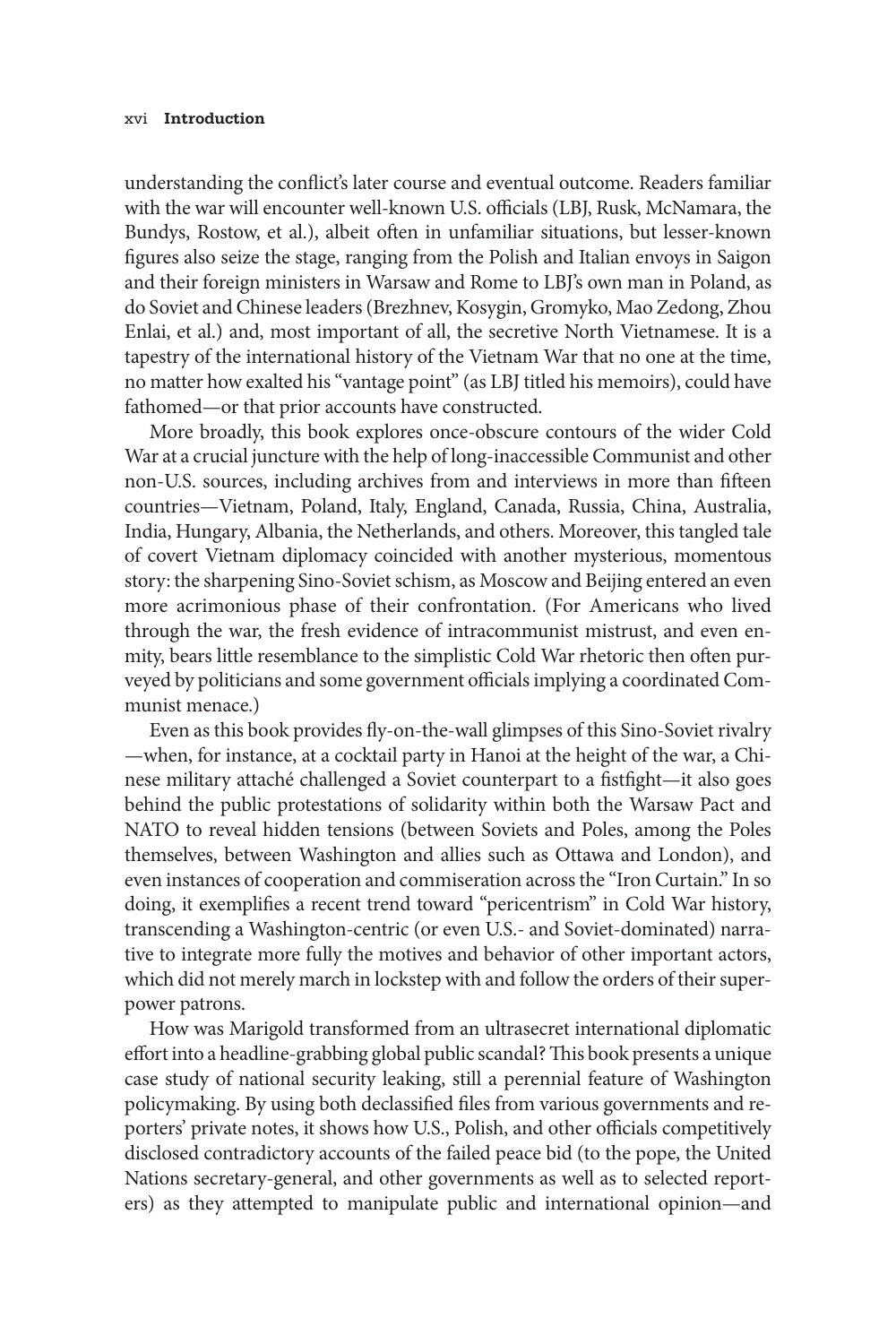how the disputed tale became entangled with the internal politics of the *Washing*ton Post, New York Times, and Los Angeles Times, among other publications. This "war of leaks" brings into the mix some of the era's emblematic figures: Robert F. Kennedy, Henry Kissinger, Bill Moyers, Norman Cousins, William Fulbright, U Thant, Harrison Salisbury, Wilfred Burchett, and others.

This book also examines how Marigold has remained a matter of contested history, that "argument without end." From official perspectives emerging in the memoirs of LBJ and his associates (and in the declassified record in the Pentagon Papers' "negotiating volumes," which were *not* leaked to the *New York Times* by Daniel Ellsberg in 1971 but emerged only gradually), to later accounts by historians, the meaning of the tale—a missed chance for peace, or much ado about nothing, or very little?—has been hotly disputed, with more than a few analysts throwing up their hands in exasperation at Marigold's confusion and convolution. Though not pretending to be the endlessly elusive "last word" (which hardly exists on any complex event), this book does resolve mysteries than have lain for decades at the core of this tantalizing affair.

Unfortunately, the story of Marigold holds more than historical interest. The end of the Cold War, in whose name Washington waged the Vietnam War, hardly ended the United States' foreign military interventions or its involvement in crises that threaten to flare into war. From Serbia to Iraq to Afghanistan, from Iran to North Korea, from Cuba to China to Libya and beyond, the United States has continued to confront the challenge of comprehending and communicating with its actual or potential adversaries across cultural, linguistic, and ideological gulfs—with distinctly mixed results. Probing deeply into how the Johnson administration grappled with a tempting yet uncertain peace overture, trying to balance the hope of escaping a painful military predicament with entrenched skepticism and incomprehension toward the North Vietnamese enemy (and its Polish and Soviet backers), this book offers a case study pertinent to such issues as war termination, communication between belligerents, third-party mediation, "signaling," and coercive diplomacy.

 At the book's heart, however, is the dramatic story—part mystery, part thriller, and ultimately Shakespearean tragedy with a few dashes of farce tossed in—of a few men who tried against long odds to change history for the better, and who in late 1966, at the height of the Vietnam War, came closer to succeeding than has previously been realized. "No episode in our history, I believe, will baffle our posterity more than the Indochina war," the historian Arthur Schlesinger wrote in 1971, as the fighting still ground on. "Many, perhaps most, Americans already find it incredible that we ever considered our national interest so vitally engaged in Vietnam as to justify the death of 50,000 Americans and God knows how many Vietnamese in the longest war Americans have ever fought."<sup>3</sup> The drama of Marigold's rise, fall, and disputed memory recounted in this book helps to explain how that conflict expanded, unnecessarily, far beyond any conceivable intrinsic